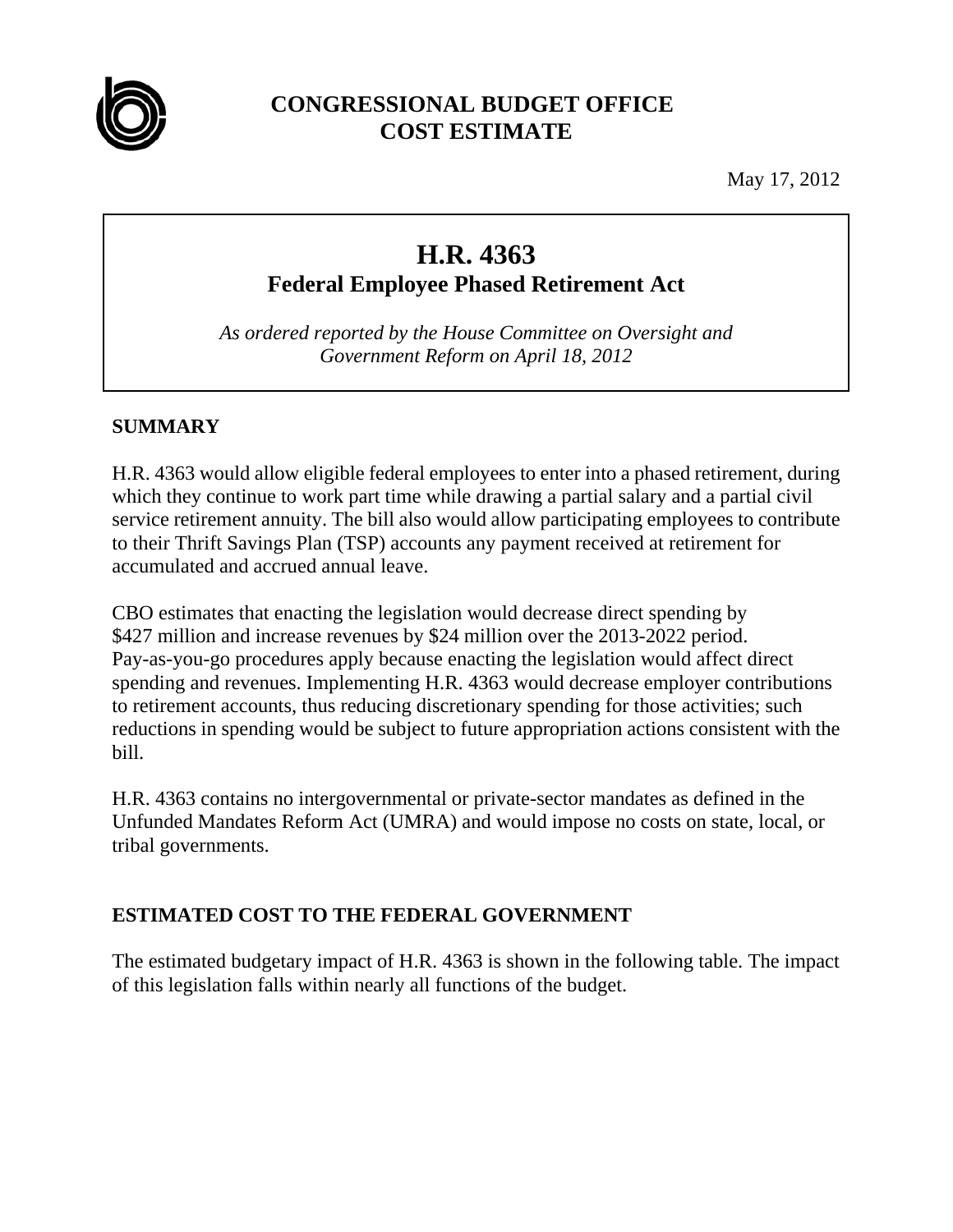|                                                                        | By Fiscal Year, in Millions of Dollars                                                             |                |                |                                               |                |                |                |              |                            |                   |                  |                  |
|------------------------------------------------------------------------|----------------------------------------------------------------------------------------------------|----------------|----------------|-----------------------------------------------|----------------|----------------|----------------|--------------|----------------------------|-------------------|------------------|------------------|
|                                                                        | 2013                                                                                               | 2014           | 2015           | 2016                                          | 2017           | 2018           | 2019           | 2020         | 2021                       | 2022              | 2013-<br>2017    | $2013 -$<br>2022 |
|                                                                        |                                                                                                    |                |                | <b>CHANGES IN DIRECT SPENDING<sup>a</sup></b> |                |                |                |              |                            |                   |                  |                  |
| <b>Estimated Budget Authority</b><br><b>Estimated Outlays</b>          | -9<br>$-9$                                                                                         | $-26$<br>$-26$ | $-45$<br>$-45$ | $-54$<br>$-54$                                | $-53$<br>$-53$ | $-52$<br>$-52$ | $-50$<br>$-50$ | -49<br>$-49$ | $-46$<br>$-46$             | $-42$<br>$-42$    | $-187$<br>$-187$ | -427<br>$-427$   |
|                                                                        |                                                                                                    |                |                | <b>CHANGES IN REVENUES</b> <sup>b</sup>       |                |                |                |              |                            |                   |                  |                  |
| <b>Estimated Revenues</b>                                              | $\mathbf{1}$                                                                                       | 2              | 3              | $\overline{4}$                                | 4              | 4              | 3              | 3            | $\mathbf{1}$               | $-1$              | 14               | 24               |
|                                                                        | NET INCREASE OR DECREASE (-) IN THE DEFICIT FROM<br><b>CHANGES IN DIRECT SPENDING AND REVENUES</b> |                |                |                                               |                |                |                |              |                            |                   |                  |                  |
| <b>Impact on Deficits</b>                                              | -9                                                                                                 | $-28$          | -48            | $-58$                                         | $-57$          | $-55$          | $-54$          | $-51$        | $-47$                      | $-41$             | $-201$           | $-451$           |
|                                                                        | <b>CHANGES IN SPENDING SUBJECT TO APPROPRIATION</b>                                                |                |                |                                               |                |                |                |              |                            |                   |                  |                  |
| <b>Estimated Authorization Level</b><br><b>Estimated Outlays</b>       | $\theta$<br>$\Omega$                                                                               | $-2$<br>$-2$   | $-3$<br>$-3$   | $-3$<br>$-3$                                  | $-3$<br>$-3$   | $-3$<br>$-3$   | $-2$<br>$-2$   | $-1$<br>$-1$ | $\overline{0}$<br>$\Omega$ | 1<br>$\mathbf{1}$ | $-11$<br>$-11$   | $-15$<br>$-15$   |
| Memorandum<br>Reduction in Offsetting<br>Receipts Resulting from Lower |                                                                                                    |                |                |                                               |                |                |                |              |                            |                   |                  |                  |
| Employer Contributions <sup>c</sup>                                    | $\Omega$                                                                                           | 2              | 3              | 3                                             | 3              | 3              | 2              | $\mathbf{1}$ | $\Omega$                   | $\mathbf{1}$      | 11               | 15               |

Sources: Congressional Budget Office and staff of the Joint Committee on Taxation.

a. For direct spending, negative numbers indicate a decrease in the deficit.

b. For revenues, positive numbers indicate a decrease in the deficit.

c. Employer contributions are intragovernmental transactions that do not affect the deficit; positive numbers indicate a decrease in receipts.

#### **BASIS OF ESTIMATE**

 $\overline{a}$ 

For the estimate, CBO assumed that about 1,000 federal employees per year—a mix of employees in the Civil Service Retirement System (CSRS) and the Federal Employees Retirement System (FERS)—would enter into phased retirement for a period of three years before fully retiring.<sup>1</sup> During phased retirement, employees would move from a full-time to a part-time work schedule while also drawing a partial retirement benefit. Such employees would continue to make contributions toward retirement and their employing agencies would also continue their corresponding contributions toward retirement on behalf of those employees. To be eligible to participate in phased retirement, employees must be eligible for full retirement.

 $1$  The estimated number of participants is based on assumptions used by the Office of Personnel Management for their evaluation of this proposal.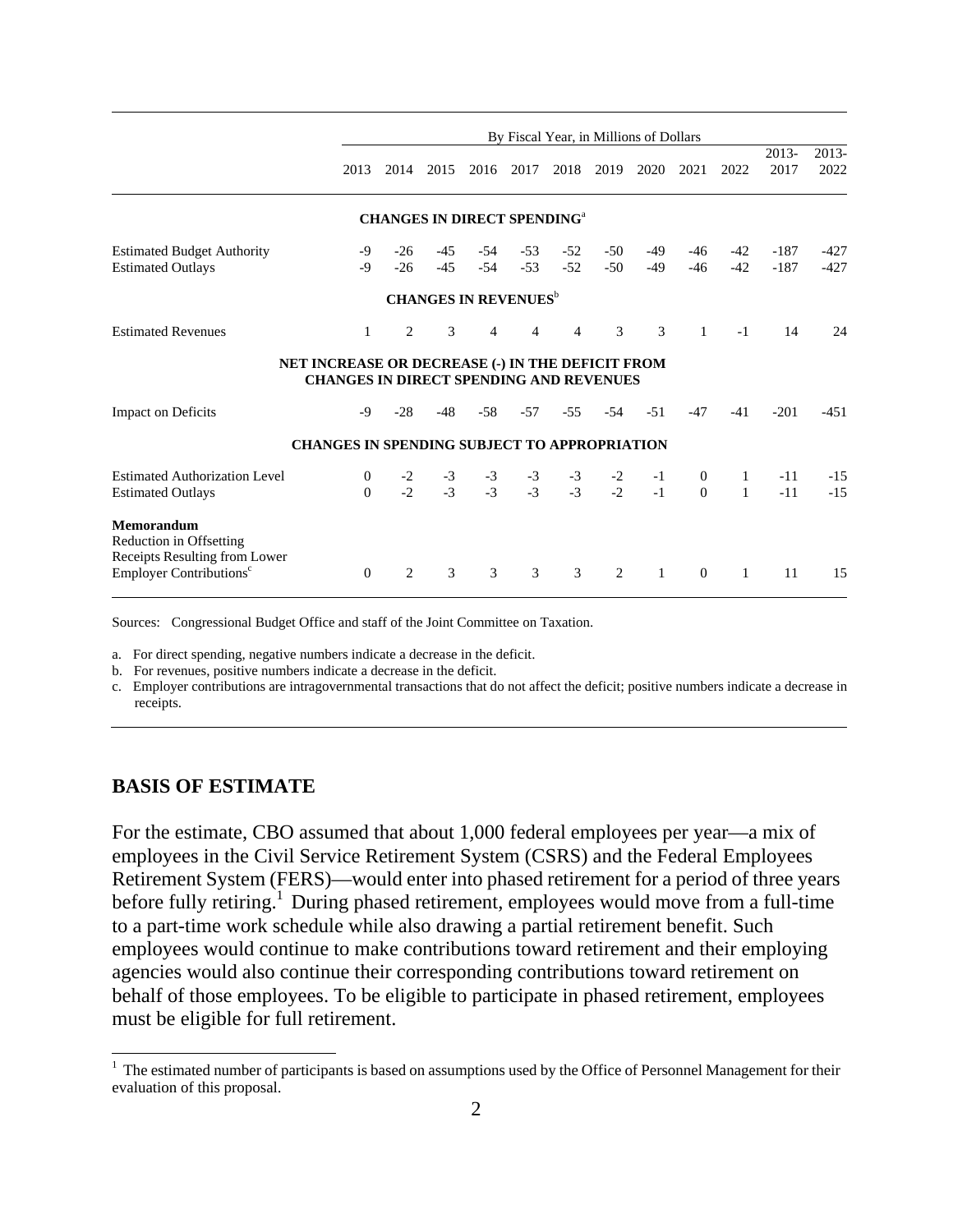Because participants in phased retirement would draw a lower retirement benefit than they would have if they had fully retired, CBO estimates that direct spending would be reduced by \$427 million over the 2013-2022 period.

In addition, CBO estimates that H.R. 4363 would increase revenues by \$24 million over the 2013-2022 period. For this estimate, CBO assumed that any employees who enter phased retirement would have otherwise retired and that they would have been replaced by FERS employees. Most CSRS employees pay a rate of 7.0 percent of salary towards retirement, while most FERS employees currently pay a rate of 0.8 percent. As a result, more contributions would be collected from a CSRS employee remaining employed while in phased retirement than would have been collected from a replacement employee covered by FERS. However, the same contributions would be collected from a FERS employee who remained employed while in phased retirement as would have been collected from a replacement employee covered by FERS—except for a small decrease in revenues in later years because of the implementation of revised annuity contribution rates for employees hired after January 1,  $2013<sup>2</sup>$  Any participating agency's total expenditures for salaries were assumed to remain the same as under current law.

Because the disparity in rates for CSRS and FERS employees also affects the amount of employer contributions that agencies must pay on behalf of their employees, H.R. 4363 would decrease discretionary spending for those activities by \$15 million over the 2013-2022 period, CBO estimates. However, this bill—or any legislation that would reduce the funds available for a particular discretionary program—would only reduce projected total appropriations if the caps on discretionary spending were also lowered. Without a reduction in the caps, CBO assumes funding for other discretionary programs would fill the gap created by any specific reduction or savings.

H.R. 4363 would allow federal employees who participate in phased retirement and who are eligible to make contributions to the TSP to contribute to it any payment received for accumulated annual leave. Such contributions would be subject to the annual limits that otherwise apply—annual contributions are currently limited to \$17,000 for individuals ages 49 or younger and \$22,500 for individuals ages 50 or older.

Because income taxes are deferred on contributions to regular (non-Roth) TSP accounts, and earnings within the accounts would not be taxable, the anticipated increase in contributions would initially result in lower revenues from income taxes. The staff of the Joint Committee on Taxation estimates that the legislation would reduce revenues by an insignificant amount over the 2013-2022 period.

 $\overline{a}$ 

<sup>&</sup>lt;sup>2</sup> Under provisions of the Middle Class Tax Relief and Job Creation Act of 2012 (Public Law 112-96), future federal employees in FERS will eventually contribute 2.3 percent of their salary towards retirement. CBO has incorporated that scheduled increase in its estimate of this bill.